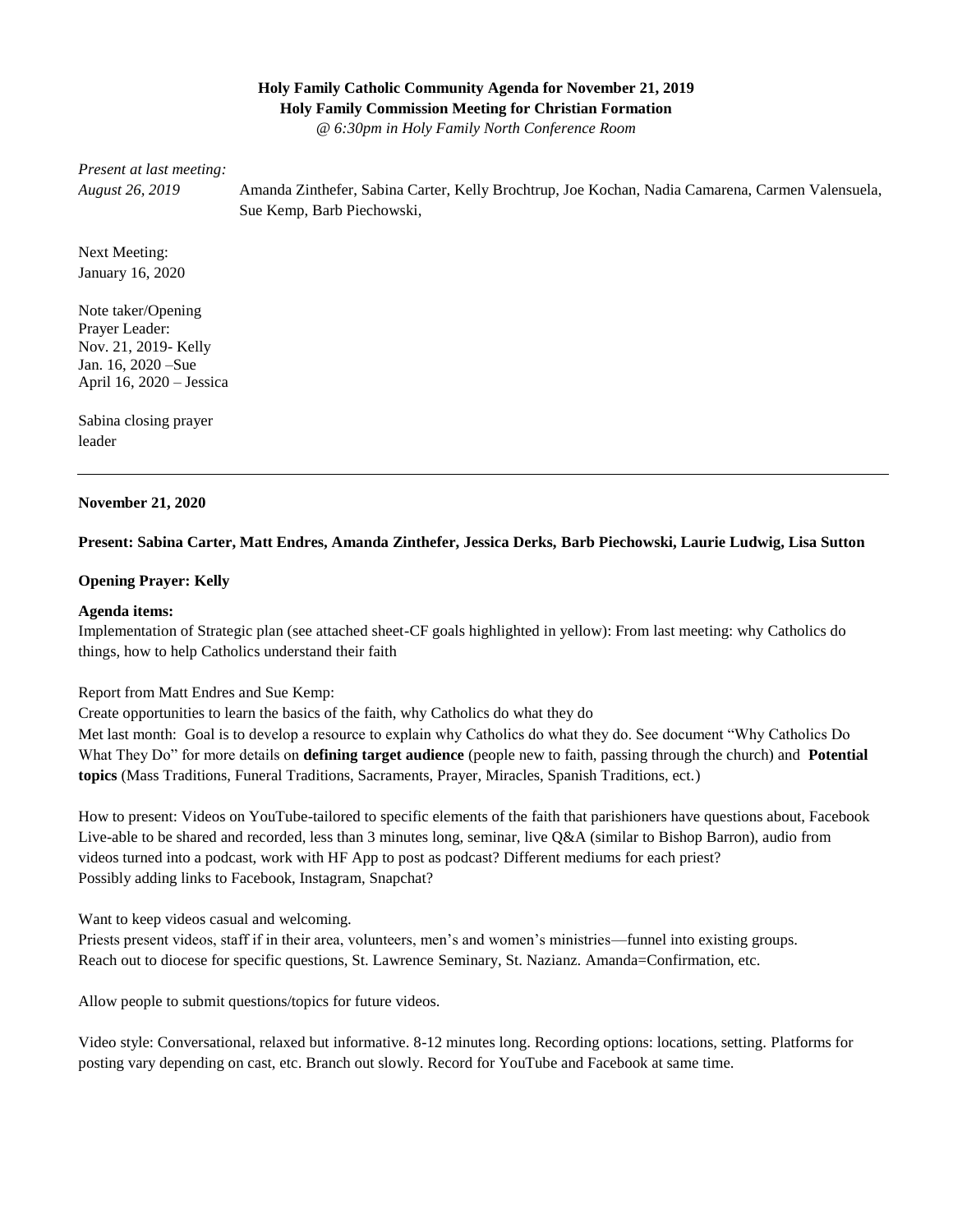Next Step: First Topic and Timeline Goals

Monthly, Bi-weekly, weekly: pre-recorded?

Beginning or end of Lent, beginning of Easter Season, **follow Liturgical calendar**, Start with Lent- Ash Wednesdaypost for the week before Ash Wednesday.

Questions to ask

Spend time working on 10 videos? Create talking points. Film all in one day or space out-get to 10 videos and then start posting?

Starting with one of the Church seasons to kick off- figuring out to what that season is (Lent) and what the topic is?

Timeframe: Once a month-Lent would have 1 or 2 sessions. Live question and answer to get interest, answering some of the common questions that people have about Lent. Send information out to different groups (men's group, women's group, and young adult group) to gain interest.

Commission members to do list For January: What are questions about Lent that you want answered? Come with 2 ideas for setting and an idea for who should the speaker be. (Location Speakers and Questions) Staff: promoting within communitieshow to advertise, thinking ahead to the next video. Ideas for Easter video,

Fr. Fabian and Carmen do a video in Spanish/bilingual?

Goals: grow opportunities for Parishioners to grow in their relationship with Christ. Working with different areas to be more visible in the community.

Christmas Parade- Eva Thelen is now in charge.

Christian Formation Team will have 4 goals ready for January meeting.

Written Team reports from CF teams, Goals and Actions:

*Report from Catechetics and Education:* Staff People: Sabina Carter –Jessica Derks, Elementary-Middle School Formation Coordinator, Amanda Zinthefer, High School Formation Coordinator **Grades 1-8/Reconciliation and First Communion Prep**: *Sabina Carter and Jessica Derks*

-Poverty Activities/drive in correlation with Erin Cobb -Starburst game, reading books about poverty and packing bags for the poor -Fr. Ryan gave a talk about Vocations -Reconciliation parent meeting with Fr. John on November 13 -Reconciliation will take place with 5-8 grades on Nov. 20 -December 6 Reconciliation retreat with  $2<sup>nd</sup>$  graders at Sacred Heart School and Church -Rosary and Our Lady of Guadalupe talk on Dec. 11

### **High School/Confirmation***:* **Amanda Zinthefer for November of 2019**

Confirmation:

-Small Group Session #3 and Candidate Sponsor Meetings are this month. Please keep praying for our candidates!

-Additional Projects I am currently working on include: Development of Session 3 and Alternative Small Group Development for some of our special needs students

General Formation:

-Projects that I am currently working on include: Development of Lesson 9 and 10 along with the Mini Retreat Other:

-Kelly and I have put together the following social catechesis events for our  $9<sup>th</sup>$  and  $10<sup>th</sup>$  graders for the month of December: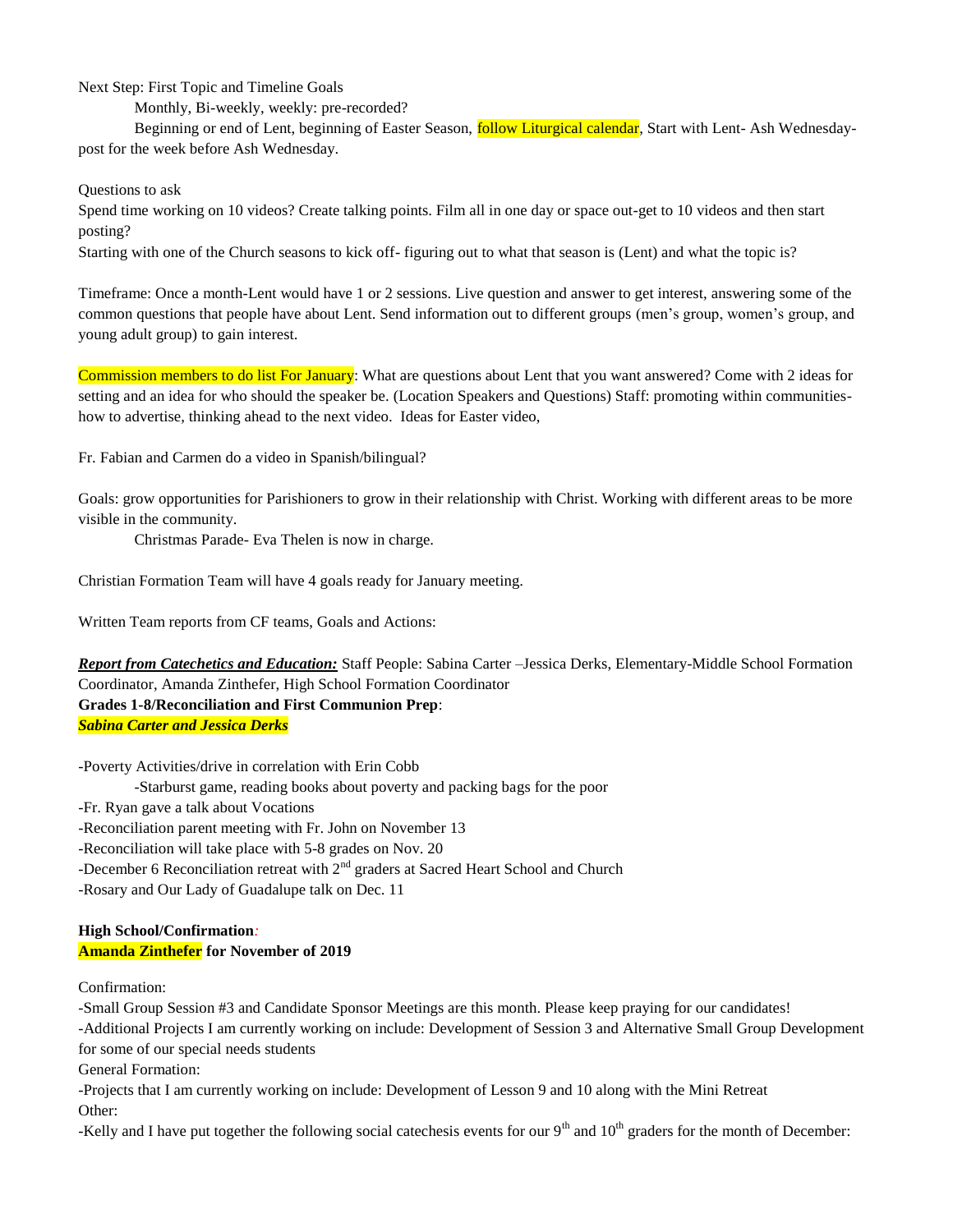-Advent Kahoot: To be sent to families via email the  $1<sup>st</sup>$  Sunday of Advent

-Christmas Caroling Wednesday, December 18 from 6:30-8 PM: Open to all middle and high school students (meet at Sacred Heart School)

-The Scriptural Rosary, in honor of Mary, following the 4 PM Mass of Anticipation at Sacred Heart on Tuesday, December 31st

### *Report from Adult Formation:* Staff people: **Sabina Carter**

**Events team**: Parish Mission: Kate Barr, Barb Piechowski, Jim Davenport, Lisa Sutton, Cheri Sheehy

-Ken Yasinski Parish Mission speaker March 2 and 3, 2020 (Monday and Tuesday. He will talk at the Sunday Masses.) - 2021 parish mission speaker Katie Patrizio

-Matthew Kelly has been confirmed for Nov. 9, 2020 at 7:00 pm at Holy Family

 $-1,100$  seats in the church with 245 in the gathering space  $=1,345$ 

-*A formal announcement will be coming in the next few months, we are not to announce it yet, but if people ask we can* 

### *let them know the date and time*

-Asking District 8 parishes to be co-hosting parishes -Beginning stages of planning Women's Ministry for January, 2020

## *Report from Family Ministry*: Staff person: Jessica Derks , Kelly Brochtrup, Amanda Zinthefer

**Family Ministry Team:** Marian Freund

-Advent Kahoot: To be sent to families via email the 1<sup>st</sup> Sunday of Advent

## *Report from Marriage Ministry*: Staff person: Sue Kemp

**Marriage Ministry Team**: ongoing recruitment for FOCCUS couples and Wedding Assistants

## **Mr & Mrs Group**

Next event is a chili cookoff and pie baking contest. Nov 17 at Holy Family Hall 5-7pm

Also have a *Couples Life* page now on website under Parish Life.

# **Weddings**

1 new wedding in November for a total of 20 wedding scheduled for 2020.

2019 ended up with 27 weddings (2018 was 31, 2017 was 39 and 2016 was 42)

# **Foccus**

Nov 5 Fr. John had an event for Facilitators. 13 couples attended.

# **Strategic Plan**

Matt and I have a plan and will present it at our next commission meeting

# **Logowear**

This last order only had 5 people order items

Slow for now, possibly try again in spring. Give to catechists as Christmas gift, winners for Mr. and Mrs.

Events, possibly having a sale once a month, 3-5 items and sell them over a consistent schedule.

Polo or t shirt, 1 design of an item, slowly grow. Possibly selling after Mass.

Come back at next meeting

## **Report from Youth and Young Adult Coordinator:** Staff person: **Kelly Brochtrup**

- Hosting Young Adult Bible Study on December 10
- Continued planning for Advent Festival on December 21 for Young Adults